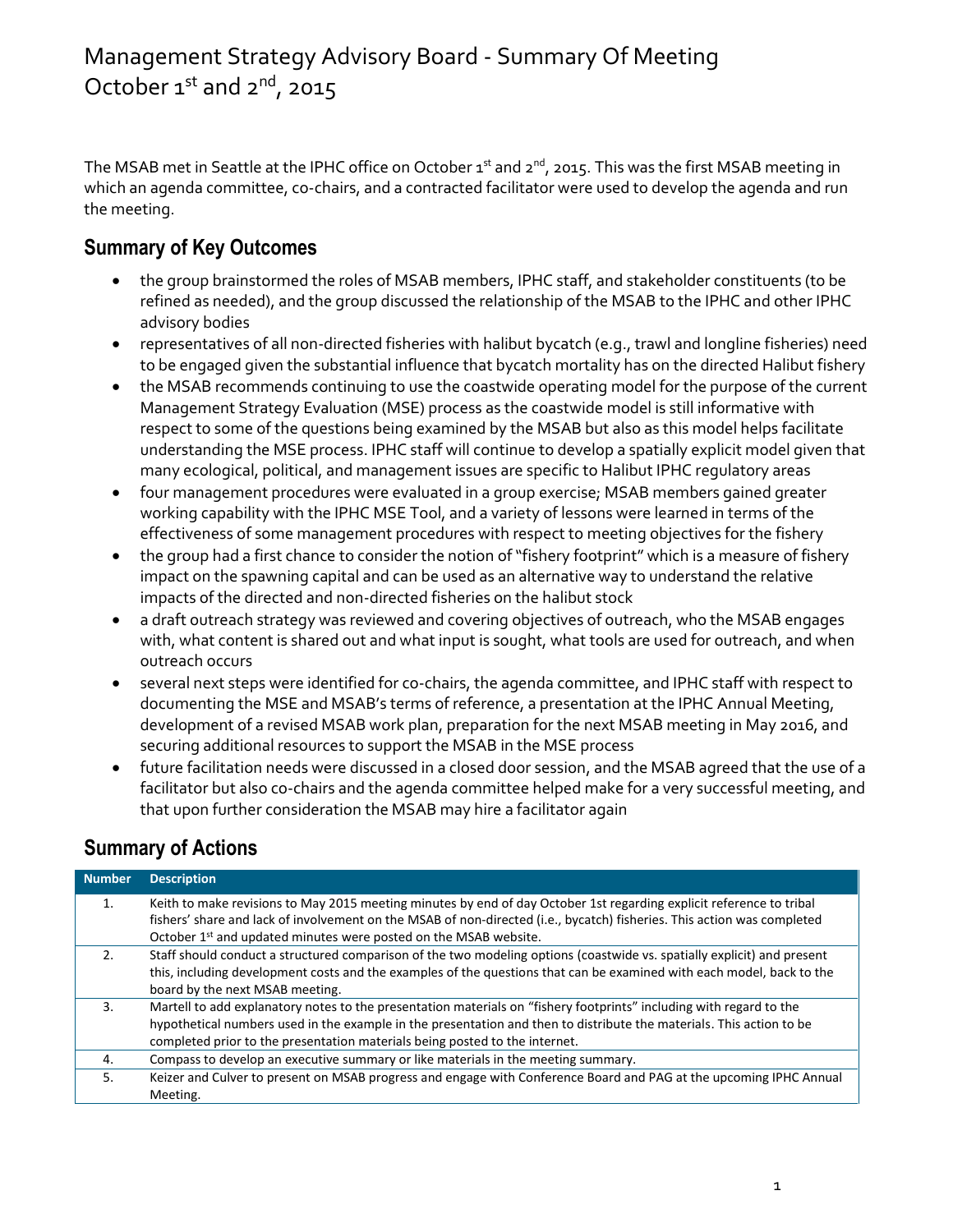| <b>Number</b> | <b>Description</b>                                                                                                                                                                                                                                                  |
|---------------|---------------------------------------------------------------------------------------------------------------------------------------------------------------------------------------------------------------------------------------------------------------------|
| 6.            | Keizer and Culver to revise the terms of reference and submit to the MSAB for review by the next meeting. The terms of<br>reference should describe roles and responsibilities, objectives, organizational linkages, key terminology, and decision<br>rules.        |
| 7.            | Co-chairs and agenda committee act as a technical working group and draft a work plan for the next 1-2 years in advance<br>of the next MSAB meeting.                                                                                                                |
| 8.            | IPHC staff to work on securing additional resources for technical staff to support the MSAB process (no firm deadline was<br>identified; this action will take place through the IPHC budgetary process and may be fulfilled over several annual budget<br>cycles). |

## **Participation**

#### **Board Members Attending:**

Bruce Gabrys Scott Mazzone

Bob Alverson (Commissioner) Dan Hull Scott Meyer Rachel Baker **National Institute Controller Section** Jeff Kauffman **Per Odegaard** Michele Culver (Co-chair) Adam Keizer (Co-chair) Peggy Parker Gregg Elwood Jim Lane (via teleconference) Chris Sporer Robyn Forrest **Loh-Lee Low** Coh-Lee Low John Woodruff

Allan Hicks (Northwest Fisheries Science Center) Steve Keith Carey McGilliard (Alaska Fisheries Science Center) Bruce Leaman Catarina Wor (UBC) Steve Martell

#### **Facilitators: Absentees:**

Chris Joseph (Compass Resource Management) Shane Halverson David Angus (Compass Resource Management) Ryan Littleton

## **Visitors Attending: IPHC Staff Attending:**

Ian Stewart

Tom Marking Brad Mireau Paul Ryall (Commissioner)

## **Meeting Objectives**

- 1. Ensure a common understanding among MSAB members of MSAB governance, roles and responsibilities of MSAB participants, the MSE process, and MSAB outreach activities, and reach agreement on how to go forward on these topics.
- 2. Ensure that MSAB members share a common understanding of meeting discussions and outcomes and have sufficient opportunity to contribute.
- 3. Establish working capability among MSAB members with the "Shiny tool" and associated models, and achieve measurable progress in the MSE for the Pacific Halibut fishery.
- 4. Provide time for the MSAB to discuss its needs for future facilitation services.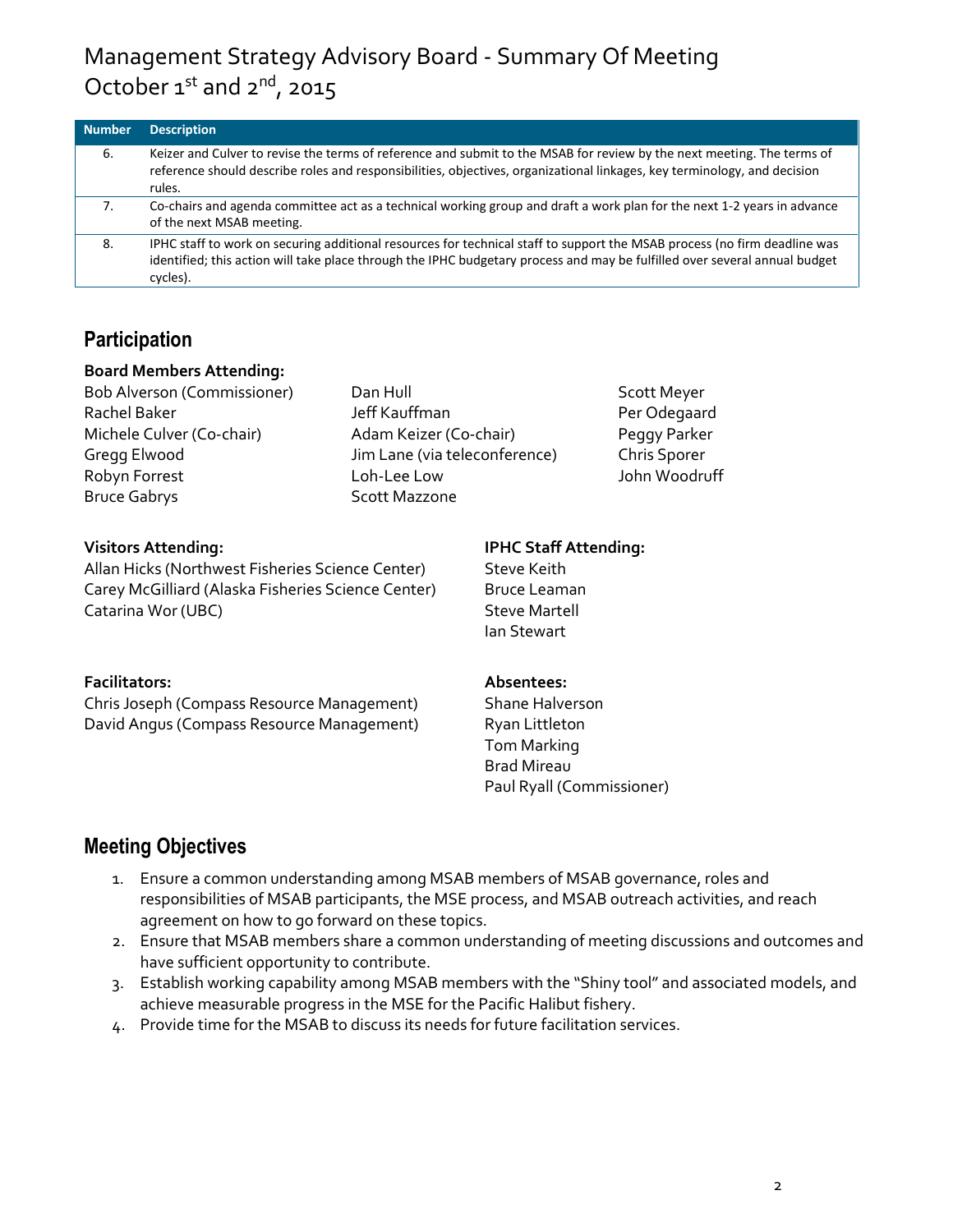## **Meeting Agenda**

## **October 1**

| 12:30-1:15pm     | Introductions                          |
|------------------|----------------------------------------|
| $1:15 - 1:45$ pm | MSE and MSAB process                   |
| $1:45 - 2:30$ pm | Progress to date                       |
| $2:30 - 2:45$ pm | Break (or when needed)                 |
| $2:45-3:30$ pm   | Coastwide vs. spatial operating models |
| $3:30 - 5$ pm    | <b>Management Procedure Evaluation</b> |

## **October 2**

| $8 - 8:15$ am    | Recap of October 1                      |
|------------------|-----------------------------------------|
| $8:15 - 10am$    | <b>Management Procedure Evaluation</b>  |
| 10-10:15am       | Break (or when needed)                  |
| 10:15am-11:30am  | Management Procedure Evaluation debrief |
| 11:30-12:00pm    | Possible management metrics             |
| $12-1$ pm        | Lunch                                   |
| $1-2$ pm         | Outreach                                |
| $2 - 2:30$ pm    | Next steps                              |
| $2:30 - 2:45$ pm | Review meeting objectives               |
| $2:45-3:30$ pm   | Future facilitation needs               |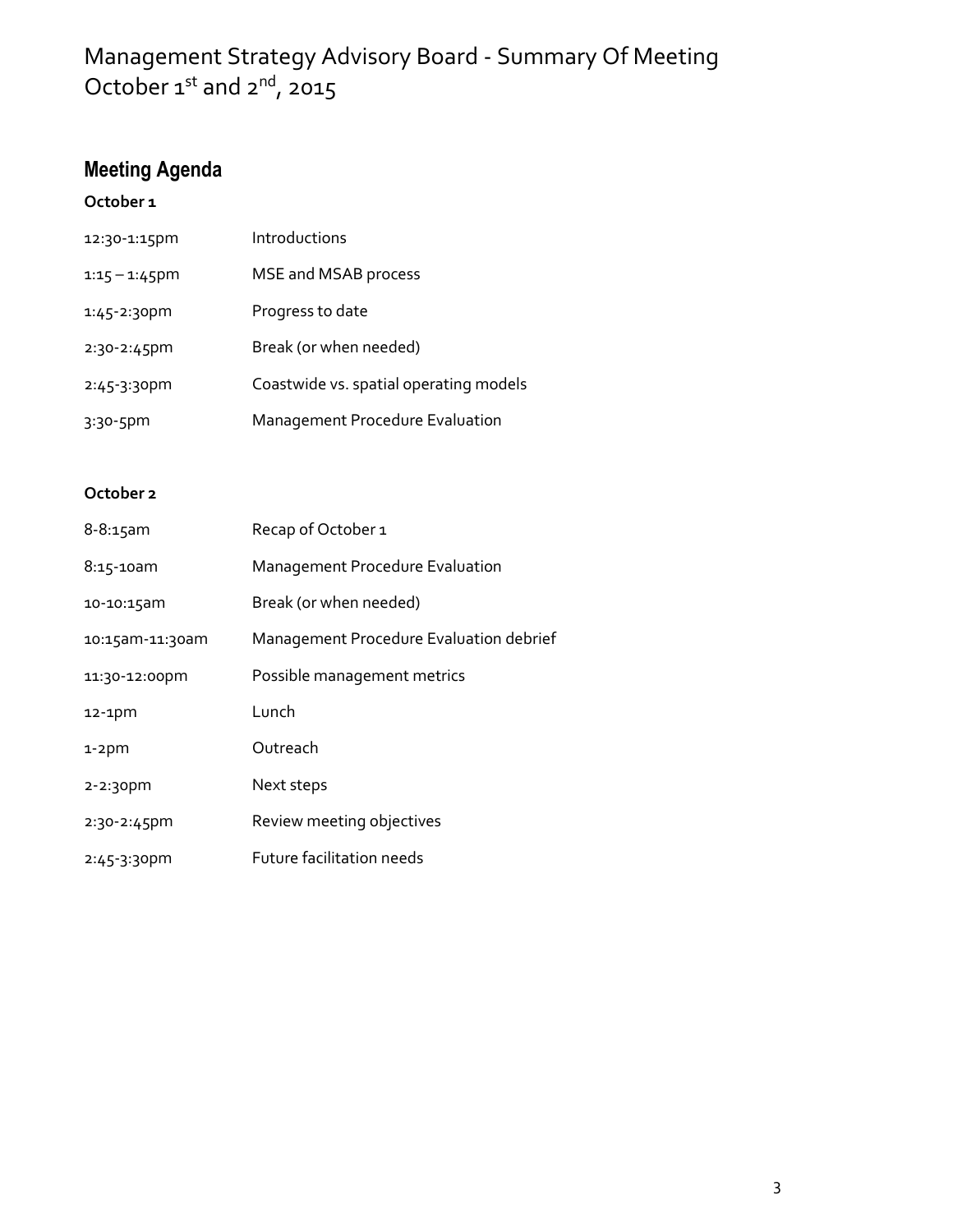## **Key Points of Discussion**

## **Housekeeping**

 The MSAB noted deficiencies in the previous meeting's minutes. Keith agreed to revise by end of day and circulate (Action 1).

## **MSE Process and MSAB Roles**

- Leaman provided a presentation on the MSE process and MSAB as it relates to IPHC decision-making and other bodies that advise the IPHC. The Conference Board, Scientific Review Board (SRB), Processor Advisory Group (PAG), and MSAB report directly to the IPHC. The MSAB communicates with all bodies but ultimately is an advisory board to the IPHC.
- The group discussed several issues with governance and information sharing, specifically:
	- $\circ$  that all MSAB documents are shared and 'public' among the different IPHC bodies;
	- $\circ$  that there has been some confusion about the MSAB's role alongside these other bodies; and
	- o whether it would be appropriate for the MSAB to report directly to the IPHC community at the next IPHC Annual Meeting.
- The group brainstormed the roles of MSAB members, IPHC staff, and stakeholder constituents during and between MSAB meetings. The table below captures the results of this exercise. It was noted that these ideas should be discussed and refined over time.

| People                      | <b>Roles at MSAB Meetings</b>                                                                                                                                                                                                                                                                                                           | <b>Roles Between MSAB</b>                                                                                                                                                                  |
|-----------------------------|-----------------------------------------------------------------------------------------------------------------------------------------------------------------------------------------------------------------------------------------------------------------------------------------------------------------------------------------|--------------------------------------------------------------------------------------------------------------------------------------------------------------------------------------------|
|                             |                                                                                                                                                                                                                                                                                                                                         | <b>Meetings</b>                                                                                                                                                                            |
| <b>MSAB</b><br>members      | · develop objectives and evaluate management<br>procedures<br>• represent concerns of stakeholders<br>constituents<br>• groundtruth model assumptions, results, and<br>other inputs and outputs in the MSE process                                                                                                                      | communicate and conduct<br>outreach to stakeholder<br>constituents<br>continue learning about<br>$\bullet$<br>topics relevant to the Pacific<br><b>Halibut MSE</b>                         |
| IPHC staff                  | • be a technical resource to the MSAB, including<br>translating and helping to interpret technical<br>information<br>• establish boundaries to the MSE and with<br>respect to staff capabilities to support the<br>MSAB, and quide expectations of board<br>members<br>• help the MSAB ask good questions, and help<br>focus discussion | complete technical work<br>$\bullet$<br>necessary to support the<br><b>MSE</b><br>conduct outreach<br>train MSAB members                                                                   |
| Stakeholder<br>constituents | • be informed including listen to meeting<br>webcast if desired                                                                                                                                                                                                                                                                         | provide feedback on MSE<br>$\bullet$<br>outputs (in a structured<br>way)<br>communicate proactively<br>with MSAB members<br>learn about topics relevant<br>٠<br>to the Pacific Halibut MSE |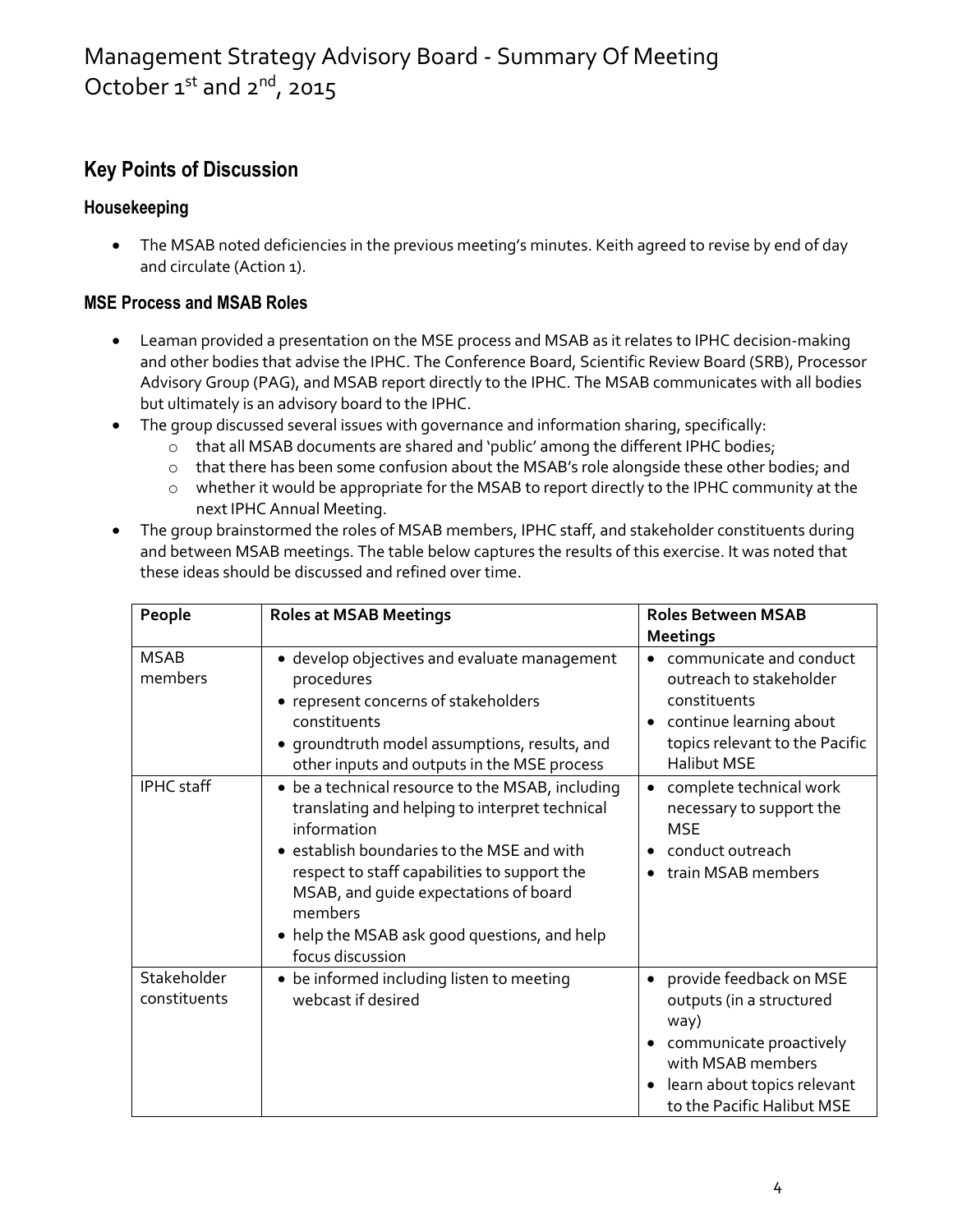- The MSAB discussed the board's composition, the importance of an open and inclusive process, and the merits of expanded participation given that a large proportion of Halibut are caught as bycatch in trawl fisheries that are not directly managed by the IPHC, and these fisheries are not represented on the MSAB.
	- o The group discussed how bycatch relates to MSAB governance. The absence of trawl fisheries representatives on the MSAB and the consequent a lack of knowledge and perspective about the practices of this fishery on the MSAB potentially creates a gap in the MSE process.
	- o Staff noted that the current MSAB membership was designed to represent fisheries over which the IPHC has authority. Currently, changes in bycatch are considered as model scenarios rather than management procedures.
	- o The MSAB discussed the importance of an inclusive process to develop buy-in and produce the best possible advice to the IPHC. The MSAB also discussed the difficulty in bringing new participants into the process given the relatively large size of the current MSAB (in terms of MSE processes) and the complexity of the material.
	- o The MSAB recommends the current membership remain unchanged, and made several suggestions to itself and IPHC staff:
		- the effect of non-directed trawl fisheries on Pacific Halibut fishery management was very important, but the current process needs to build momentum and have something tangible to present before expanding participation (staff indicated that they will continue to consider the need to expand membership to, and involvement of, nondirected fisheries); and
		- non-directed fishery representatives could be invited to future MSE meetings as observers when topics related to managing bycatch are on the agenda.

## **Progress to Date**

- Staff provided their perspective on the progress of the MSE process to date:
	- o In Martell's view, the MSE process' overarching objective is to be a stakeholder-driven evaluation of management procedures. Martell felt that meetings are on pace with analogous MSE processes (e.g., that of the Canadian Sablefish fishery). Martell noted that the MSE process is affecting change by shaping the discussion, understanding, and engagement of stakeholders with the resource, e.g., size limit discussions that have occurred outside of MSAB meetings. Martell thought that the MSE's influence on the Halibut fishery will continue to grow, though more resources and time may be needed.
	- $\circ$  In Stewart's view, progress is not always apparent on the outside, but from a technical (i.e., modeling) perspective, considerable progress has been made. Stewart noted that the amount of technical input required of the staff has been taxing.
	- o Leaman reiterated the importance of stakeholder ownership of the MSE, and that progress means greater involvement and driving of the process by non-staff MSAB members. Leaman expressed appreciation that the MSAB is starting to demonstrate such progress through governance changes like the establishment of co-chairs and an agenda committee.
- MSAB members provided their perspective on the progress of the MSE process to date. Key themes in members' responses (with much overlap among members) included:
	- o frustration with the pace of the process, and the expectation that results would've been faster in coming;
	- o the complexity of the process and that patience is required;
	- o the high level of learning required among all involved;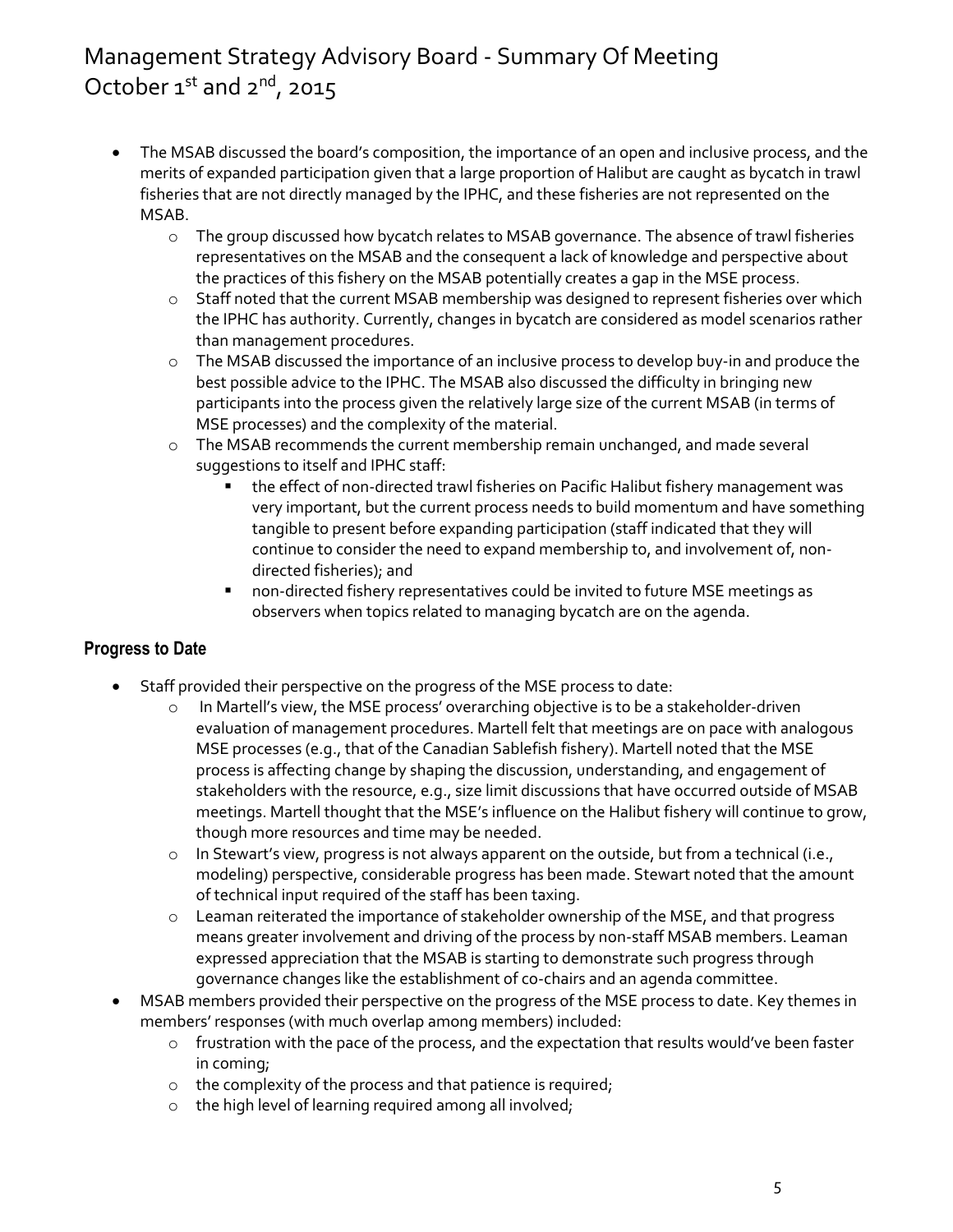- $\circ$  how much has been accomplished given that the MSAB has had relatively little cumulative time together since 2013;
- o appreciation of the effort that staff have put in;
- o this MSE process is progressing well relative to other MSE processes;
- o having identified candidate objectives for the fishery is a major accomplishment;
- o that while MSE process itself is cutting edge there have been aspects of the process that haven't been cutting edge (such as how meetings have been run);
- o the MSE process is succeeding at changing perspectives among participants;
- o the need to temper expectations with what can be accomplished and when;
- o a sense of urgency to improve the fishery given the state of the Halibut stock;
- $\circ$  appreciation for where the process has been going to date, and looking forward to seeing what the process can do in the future; and
- o comfort among participants with the topics at hand and each other.

#### **Coastwide vs. Spatially-explicit Operating Models**

- Two operating model approaches (a coastwide vs. a spatially-explicit operating model) were discussed following preliminary comment from the MSAB and the SRB. Martell summarized recommendations received to date and sought comment from the MSAB.
- The MSAB discussed the spatial nature of the fishery (ecologically, politically, and in terms of existing management structures), and the time and effort required to develop a functioning spatially explicit operating model.
- At present a functioning coastwide model exists, and some work has already gone into developing a spatially-explicit model. The SRB has indicated that the MSAB should not pursue the spatially explicit model and should instead do what it can with the coastwide model, but the MSAB continues to see compelling reasons for developing the spatially-explicit model. Staff noted that the spatially-explicit model is needed to evaluate some to the management procedures proposed, but that a spatiallyexplicit model would also be associated with much greater uncertainty than the coastwide model because of the greater number of parameters involved, and thus the spatially-explicit model may introduce its own challenges.
- The MSAB discussed whether it should continue to use coastwide model while the spatially-explicit model gets developed, or whether it should stop using the coastwide model and wait for the spatiallyexplicit model to be fully developed.
- Staff explained that a large amount of effort is still required to develop a fully functioning spatiallyexplicit model, and that it might take three to five years with additional staff or contractors required to complete the model. Further, a spatially-explicit model would also require greater model literacy among users because of the model's greater complexity.
- It was also noted that much of the programming effort is required to develop a user interface, and that if a user interface was not needed then a spatially-explicit model could be developed much sooner.
- The MSAB recommends that staff present a structured comparison of the two modeling options at the next MSAB meeting (Action 2). Criteria could include resource cost and time to develop the models, how well the two models perform with respect to uncertainty, and capability with respect to dealing with the spatially- segregated dimensions to management of the fishery.
- The MSAB recommends that the MSE process should continue with the coastwide operating model and focus on examining management procedures that can be evaluated using the coastwide model. The MSAB suggested, pending the above noted evaluation by staff, that a spatially explicit model could be developed without the user interface.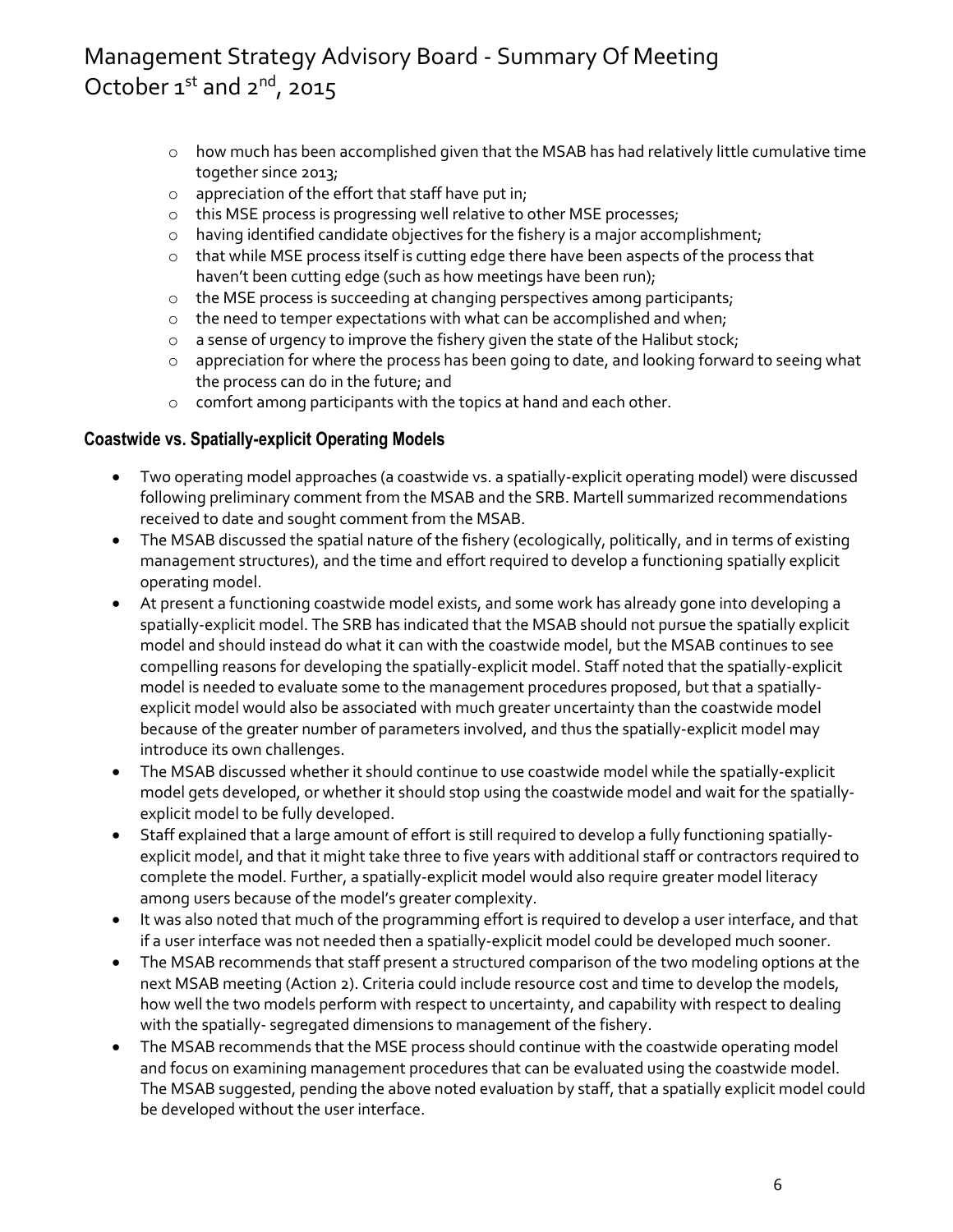#### **Management Procedure Evaluation**

- After a refresher on the IPHC MSE Tool (formerly called the Shiny Tool) the MSAB was broken up into four groups for an evaluation workshop. Wor and Martell presented four example management procedures for evaluation. Martell, Stewart, and Wor moved around the room and helped each group use the tool and explore the consequences of the management procedures on spawning biomass, yield, wastage, and landed value.
- The following table presents the evaluation questions and key results and lessons of each group.

| Group          | <b>Management Procedure</b>                                                                                                                                                                                                                                                                                                                                                                       | <b>Key Results and Lessons</b>                                                                                                                                                                                                                                                                                                                                                                                                                                        |
|----------------|---------------------------------------------------------------------------------------------------------------------------------------------------------------------------------------------------------------------------------------------------------------------------------------------------------------------------------------------------------------------------------------------------|-----------------------------------------------------------------------------------------------------------------------------------------------------------------------------------------------------------------------------------------------------------------------------------------------------------------------------------------------------------------------------------------------------------------------------------------------------------------------|
| $\mathbf{1}$   | Reduce size limit to 30 inches (from 32 inches)                                                                                                                                                                                                                                                                                                                                                   | Reduced wastage was the most notable<br>change<br>Yield and spawning biomass increased, and<br>fishing intensity, landed value, and cost of<br>fishing decreased<br>The group also explored changes in landed<br>$\bullet$<br>value                                                                                                                                                                                                                                   |
| $\overline{2}$ | Reduce size limit to 30 inches (from 32 inches), but<br>also reduce selectivity to 28 - 38 inches (from 34 - 40<br>inches)                                                                                                                                                                                                                                                                        | Despite the reduced size limit, a decrease in<br>$\bullet$<br>selectivity increased wastage as the fishery<br>now targeted smaller fish<br>Yield and spawning biomass didn't change<br>very much, and landed value dependent on<br>prices assumed<br>While a reduced size limit may appear to<br>reduce wastage we must account for<br>potential changes in selectivity to realize the<br>benefits of a reduced size limit                                            |
| $\overline{3}$ | Simulate a 17% reduction in the bycatch cap and the<br>use of excluders by changing bycatch selectivity.<br>Change ascending selectivity 50% and 95% to 15 and<br>30 inches, respectively, and descending selectivity<br>50% and 95% to 40 and 60 inches, respectively.<br>Discard mortality rate (DMR) is set at 0.24.                                                                           | Wastage unchanged, but yield and landed<br>$\bullet$<br>value increased<br>Spawning biomass at maximum sustainable<br>yield (MSY) decreased but the spawning<br>potential ratio (SPR) of 30% increased (SPR is<br>a measure for stock recruitment and as it is<br>easy to calculate it is often used as a proxy<br>for MSY)<br>As DMR is reduced a 'savings' is realized from<br>the non-directed fisheries, and these savings<br>are caught by the directed fishery. |
| 4              | Simulate a 17% reduction in the bycatch cap and the<br>implementation of a deck sorting program to reduce<br>DMR. Reduce bycatch on procedure B to 32 million<br>pounds (17% reduction). Set DMR to 0.26 and 0.13 on<br>procedure A and B, respectively, to simulate deck<br>sorting program. Then, bring up procedure B<br>bycatch mortality to PSC limit (set bycatch to 64<br>million pounds). | Yield, waste, spawning biomass, and landed<br>value all increased<br>There are unintended consequences in that<br>non-directed harvesters would double<br>bycatch due to lowered DMR, with<br>consequent effects on fish that are caught<br>and thrown back                                                                                                                                                                                                           |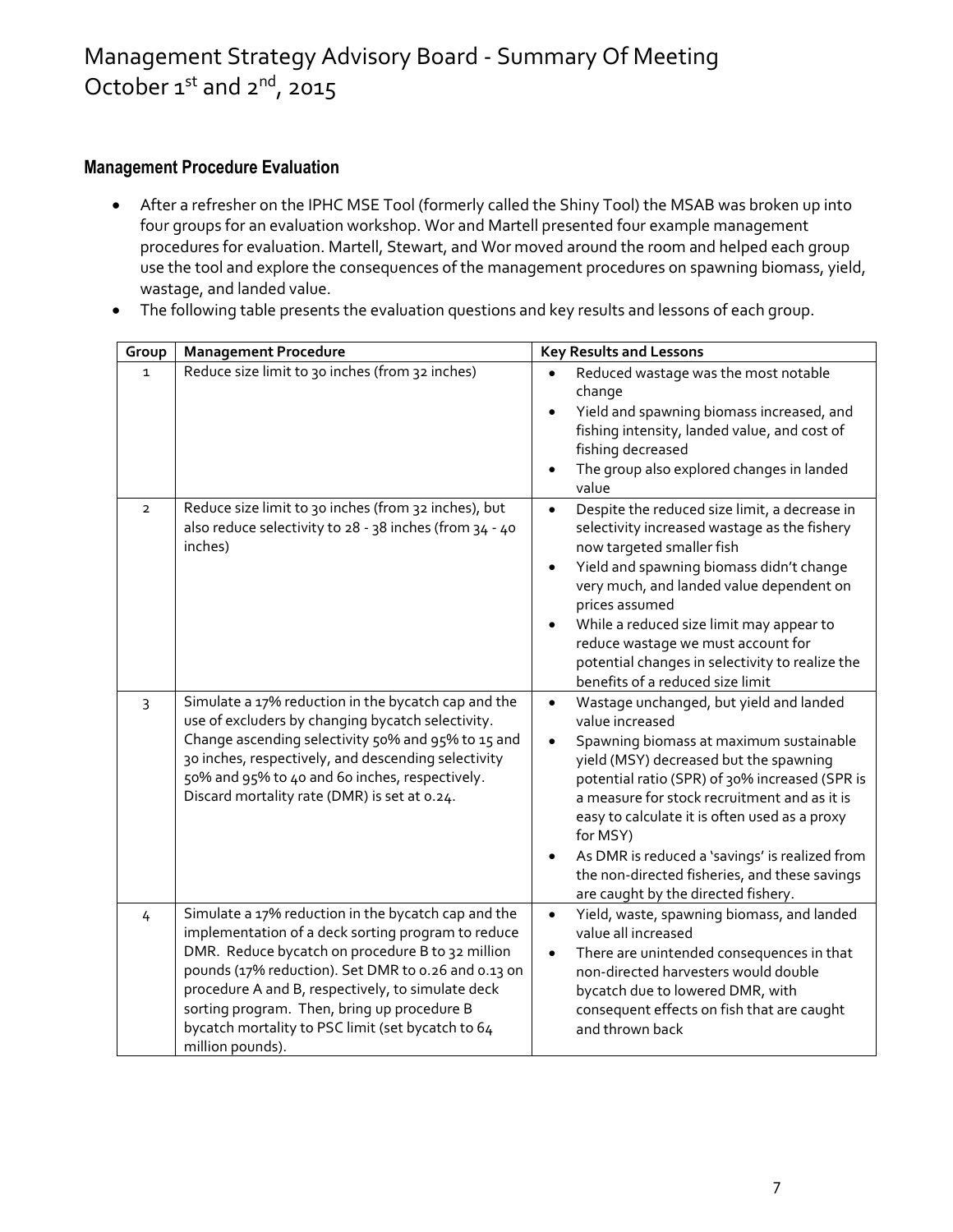- Overaching lessons of the exercise with the tool:
	- o reducing size limits resulted in variable results, depending on the assumptions about how the fleet selectivity might change in response – results ranged from increased yield and decreased wastage to increased wastage and lower yields – and this helped the group identify key variables and assumptions concerning them;
	- o with bycatch controls there is an increase in the value of the directed fishery because there is a transfer of yield of O26 fish from the bycatch fisheries to the directed fisheries bycatch fishery to the directed fishery;
	- $\circ$  reducing bycatch limits can provide a substantial benefit to the directed fisheries but it is dependent on the size composition of the remaining bycatch;
	- o the evaluation of management procedures needs to consider how harvesters will realistically respond to management procedures; and
	- $\circ$  the goal of the MSAB is to identify management procedures that best meet fishery objectives and are robust to uncertainties, including potential harvester responses.

## **Fishery Footprint ("Possible Management Metrics")**

- For this agenda item, Martell shared his emerging ideas on the ecological footprint of directed and nondirected fisheries. Key aspects to the problem include: (1) the amount and size composition of fish being caught by the directed fishery vs. bycatch caught by the non-directed trawl fishery, (2) the incentives that exist for the participants in these fisheries, and (3) the policy implications of thinking about the problem from an 'ecological footprint' perspective.
- The directed and non-directed fisheries share a resource but the multi-agency management structure does not manage total removals in a coordinated manner. At present, trawl bycatch is controlled and monitored by the National Marine Fisheries Service, US fisheries councils, and DFO. Aside from the effect of the bycatch on the resource itself, the directed fishery is affected because the harvest rate is applied to the stock biomass after this bycatch is accounted for. In essence, the directed fishery only exists if enough fish are left over.
- Martell explained that an alternative way forward is to have a cooperative agreement between the directed and non-directed fisheries that considers each fishery's removals based on a common reference point and which engages both fisheries in conservation of Halibut.
- The fishery footprint concept revolves around demand on the stock, or more specifically, mortality per recruit. This concept differs from what is typically used – yield per recruit – which focuses on biomass. Due to variations in individual fishes' weight and variations in selectivity among fisheries, exploitation rates can differ for identical total weight limits (e.g., with a limit of 1,000 pounds one fishery might kill double the number fish as another fishery).
- Martell's conclusion is that the Halibut fishery may best be managed not by allocating biomass (i.e., pounds of fish, or yield per recruit) but instead by monitoring footprints (i.e., of a fishery's mortality per recruit).
- Martell argued that allocating mortality per recruit would change incentives among non-directed fishery participants and would favour innovations that tend to maximize the yield per recruit. Martell identified two options to implement such a policy – (1) develop a harvest control rule for prohibited species catch (PSC) limits independent of the IPHC, or (2) develop a rule that explicitly defines the sharing of mortality among fisheries – but noted that regardless of how it is approached it will be challenging to negotiate the necessary allocation agreement between resource users.
- The group discussed how Martell's ideas would look in practice, such as how quotas could increase for those vessels that can show reduced bycatch by total fish landed.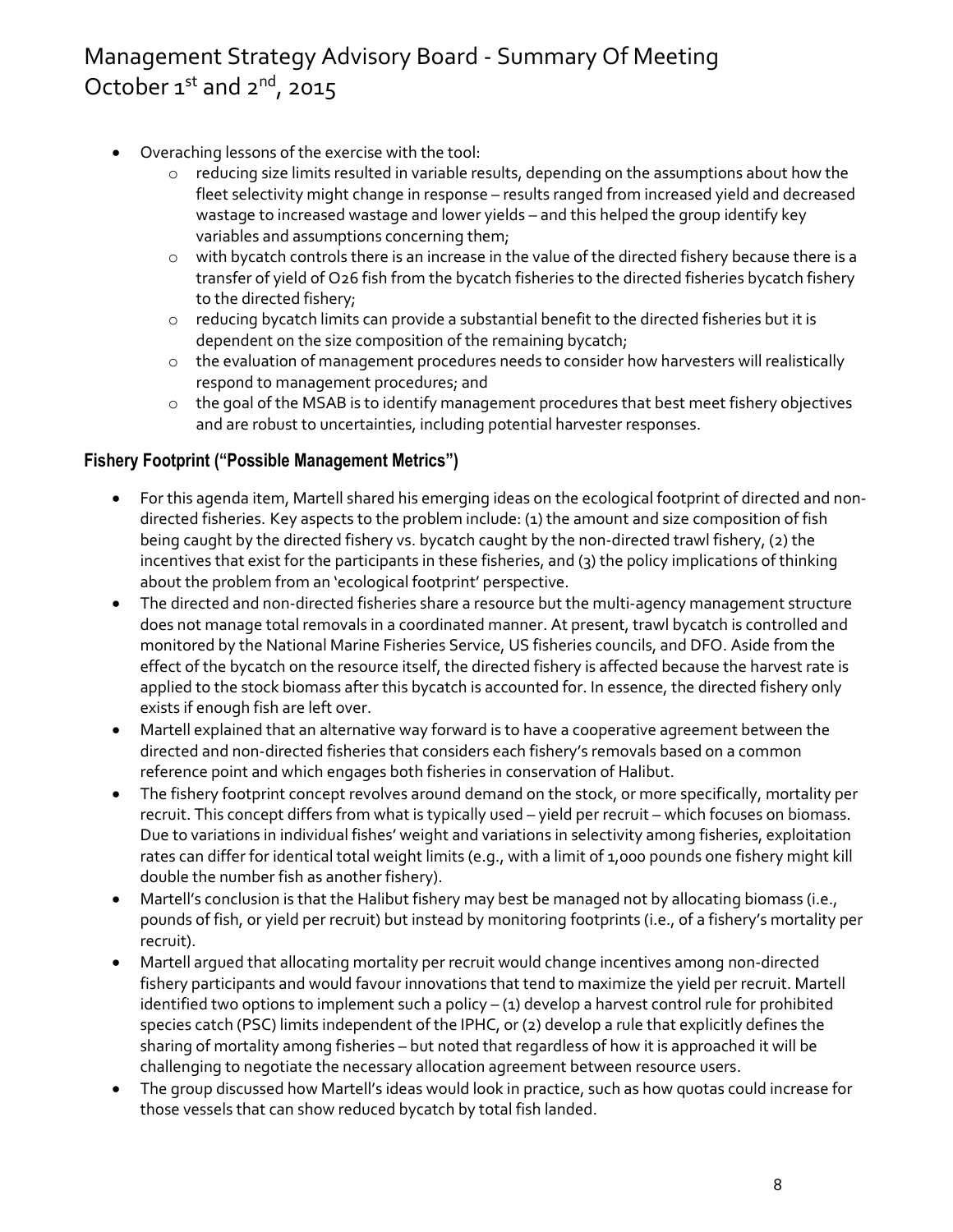A number of members agreed that Martell's ideas had merit and should be explored further and discussed with the broader body of Halibut fishery stakeholders. The group requested that staff publish Martell's presentation materials on the MSAB website once explanatory notes are added to presentation slides to ensure that others not present at the meeting don't misunderstand the materials, including the hypothetical numbers used in the example in the presentation (Action 3).

## **Structuring Evaluations of Management Procedures**

- Joseph (Compass) gave a brief presentation on how a group examining management options for the endangered Cultus Sockeye salmon fishery in B.C. undertook a structured evaluation of these options. Cultus Sockeye are an endangered salmon stock that spawns in Cultus Lake, which is a relatively short distance up the Fraser River near Vancouver. Stakeholders were brought together to collaboratively identify management actions that could be employed to address stock conservation and other objectives. The main steps followed by the group are described below:
	- $\circ$  The first step in the planning exercise entailed identifying objectives including stock conservation, cost of management actions, effects on the harvest, and jobs, and performance measures to compare management actions.
	- $\circ$  The second step was to identify possible management alternatives, which were suites of management actions. Alternatives that suited particular interests (e.g., conservation, or harvesting) were first identified as 'bookends,' and then alternatives that attempted to 'spread the pain' between interests were identified. The Cultus Sockeye planning group used a 'strategy table' to select actions for each alternative.
	- $\circ$  The third step entailed estimating the consequences of each alternative; consequences were estimated using a combination of fisheries models, expert judgement, and additional analysis by technical experts. Consequences for each alternative were assembled into a 'consequence table' to enable easy, side-by-side, comparisons of alternatives.
	- $\circ$  In the fourth step, the group made side-by-side comparisons of alternatives to identify redundancies (i.e., where alternatives performed similarly for a given performance measures such that the performance measure could be ignored) and dominated alternatives (i.e., alternatives that were worse than others and could thus be ignored going forward).
	- o The final step entailed an iterative process of comparisons and refining management alternatives in which the group was able to identify optimal management alternatives that best met the group's objectives for the fishery.
- Reflecting on the Cultus Sockeye planning experience, Joseph suggested that the MSAB might pursue the following steps:
	- o identify a range of management alternatives (i.e., suites of management procedures) to evaluate;
	- o identify a single scenario for the first round of evaluation;
	- o estimate the consequences of management alternatives using a combination of the IPHC MSE Tool, additional analysis using other methods and/or tools, and expert judgement;
	- o assemble the results in a way that allows the MSAB to hone in on management alternatives that best meet the board's objectives for the fishery; and
	- o repeat the process for other scenarios, all the while refining management alternatives.
- Insufficient time was available for the group to identify a specific structure for the IPHC MSE evaluation, but several participants noted that the process undertaken in the Cultus Sockeye example was very similar to that of the Pacific Halibut MSE process so far, and that it was helpful to see the evaluation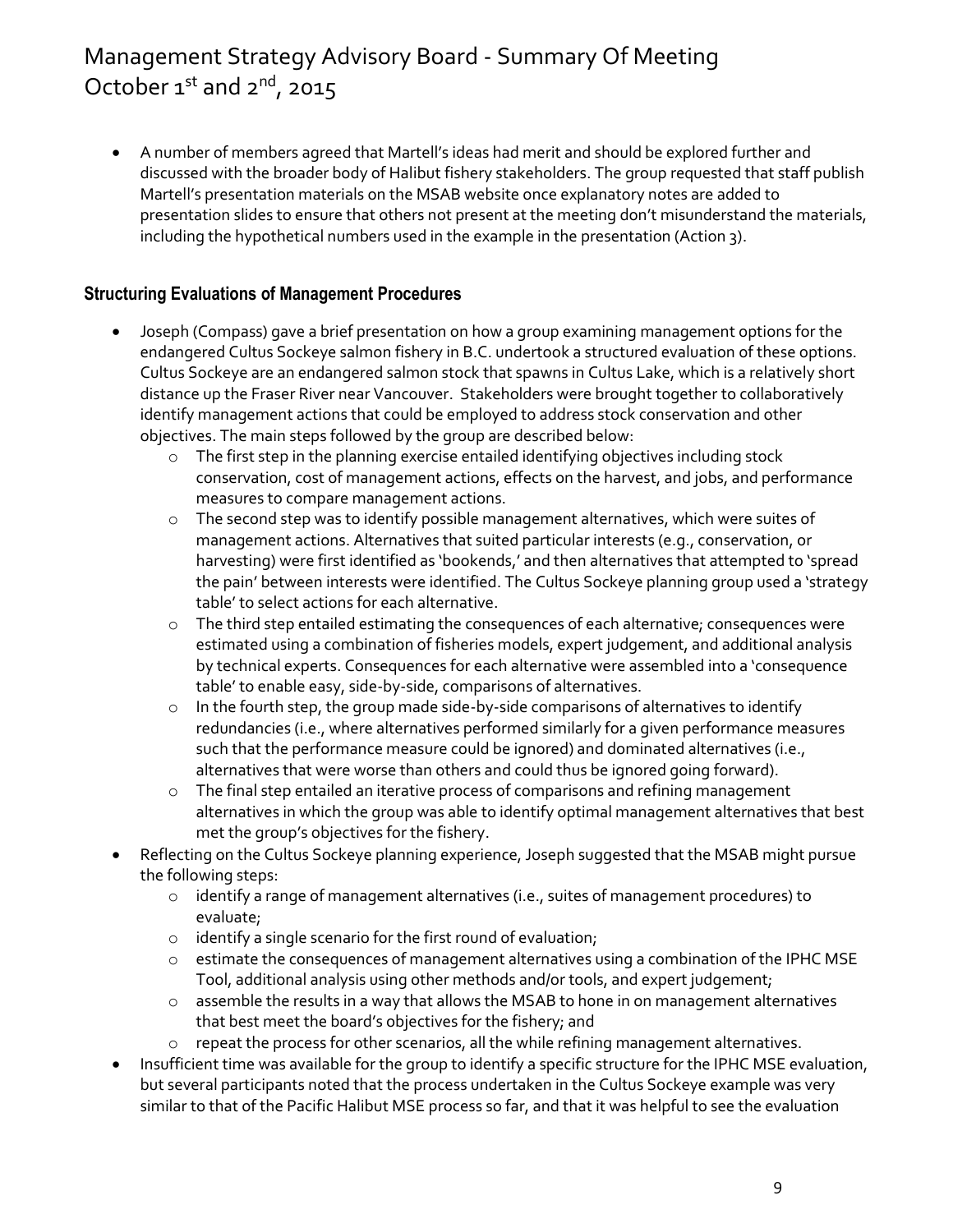table used in the example. MSAB members reiterated the need to develop a "score card" that can be used to assemble the results of a management procedure evaluation (i.e., a structured report of management metrics like spawning biomass and yield) and that demonstrates the trade-offs between procedures.

#### **Outreach**

- Angus (Compass) gave a presentation on MSAB outreach. The main topics covered included current outreach activities and Compass' ideas for what the MSAB's outreach program should be going forward.
- Compass researched the MSAB's outreach to date by reviewing MSAB documents and the MSAB website, and by interviewing board members over the phone. For additional perspective, outreach activities of other organizations – including those involved in collaborative planning processes – were reviewed.
	- o The MSAB's outreach to date has included use of the website to post meeting and other MSE materials, occasional emailing to stakeholder constituents by board members, and informal conversations ("dock talk").
	- o Leaman noted that the IPHC does use social media, and gets good responses to it, but that the IPHC hasn't specifically used social media with respect to the MSE process.
	- o Target audiences to date have included the IPHC's advisory groups (Conference Board, PAG, and SRB), the IPHC itself, and stakeholder constituents including fishery management bodies, harvesters, processors, First Nations and Tribal organizations, and recreational/sport fishers.
	- $\circ$  In interviews with Compass MSAB members indicated several challenges that the MSAB has experienced thus far in outreach including: difficulties describing what the MSE is and what the MSAB has been doing; confronting many peoples' desire to have "an answer"; the mix of levels of technical expertise on the board and among constituents; and the relatively larger number of regulatory and stakeholder bodies in the US.
	- o According to MSAB members, the objectives of outreach to date have been to communicate MSE progress to stakeholders on a consistent basis and gather feedback when needed, though the latter hasn't been necessary to date.
	- o MSAB members offered several suggestions for improving MSAB outreach including: distributing meeting minutes more quickly; targeted outreach activities; reporting on progress; and reference documents for the MSE process and tools.
	- $\circ$  A key lesson of other organizations' outreach programs is that good outreach is a function of thoughtful strategy, knowledge of what content one wants to share and why, the right outreach tools, and attention to building relationships. To put it another way, the outreach strategy should be able to answer the five "Ws" – what, why, who, and when and where (or how).
- Angus presented Compass' draft outreach strategy for comment to the group, including suggestions with respect to objectives, target audience, specific outreach tools, implementation, and next steps.
	- $\circ$  Suggested outreach objectives included: informing of MSE activities and progress in a timely and consistent manner; promoting understanding of the MSE process; seeking constituent input on important issues for further consideration by the MSAB; and engaging with stakeholders and being responsive to constituent feedback. The group accepted these objectives.
	- o Angus explained that there are three main approaches to outreach actively informing, passively informing, and gathering input – and that these approaches are chosen depending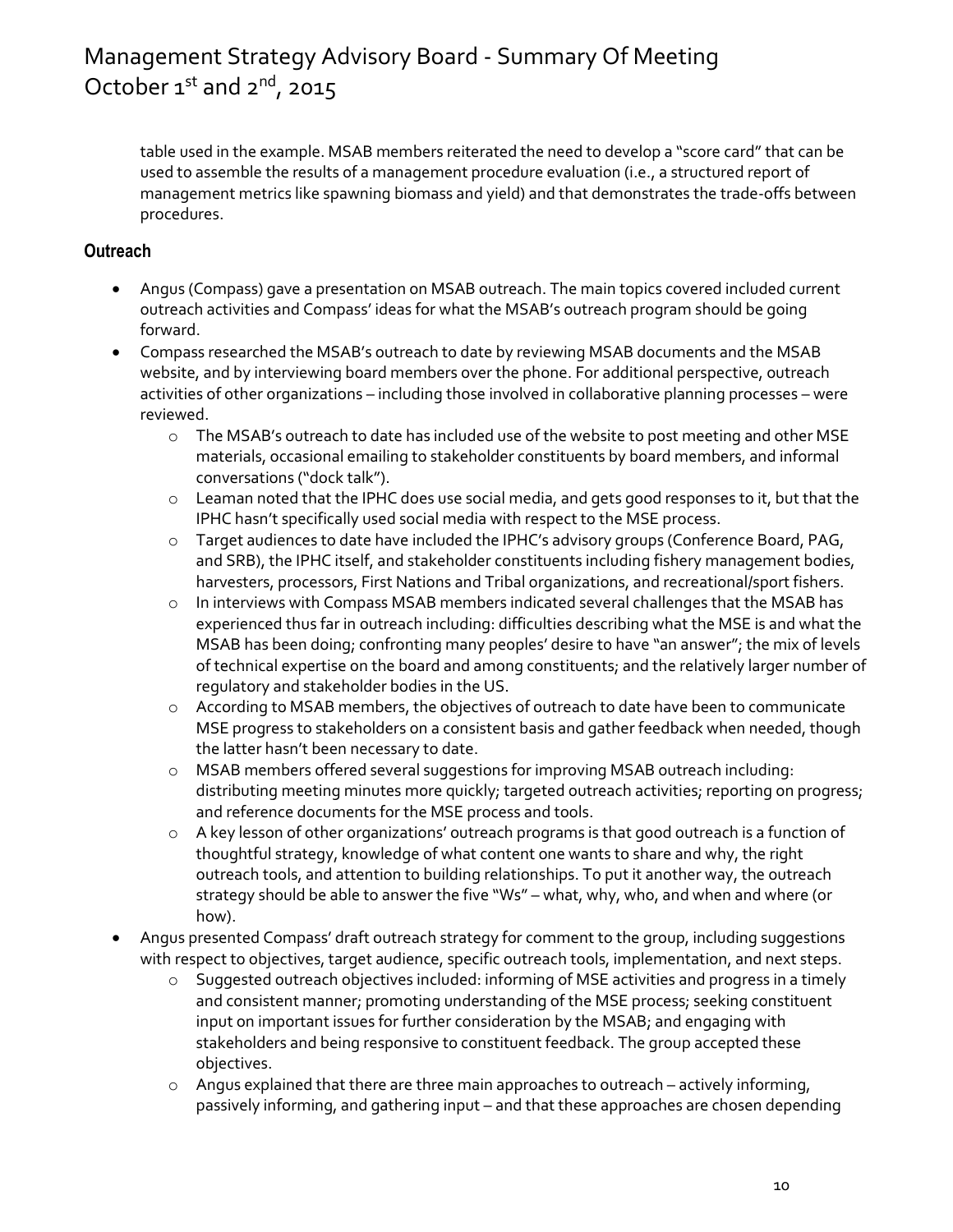upon the target audience for particular outreach activities and that different tools are applicable depending on the approach used.

- o The MSAB discussed who exactly should be engaged in outreach.
	- The MSAB noted that regulatory bodies (e.g., DFO and US Councils) should be targeted both for active informing as well as input, and that engaging with regulatory bodies will be a means to reach not just regulators themselves but the stakeholders that are regulated by these bodies.
	- Non-directed fisheries need to be engaged on MSE progress because of the substantial role they play in the halibut fishery.
	- Some board members noted that input should be sought by all stakeholder groups, but discussion ensued about who exactly the MSAB should be contacting directly, and if it is appropriate for the MSAB to be contacting regulatory agencies itself or whether the MSAB should go through the IPHC or other existing channels. The MSAB and IPHC staff noted that the MSAB is an advisory group to the IPHC and that there are limits on whom the MSAB should be contacting directly.
- o Angus offered suggestions on what outreach tools should be used, including existing tools that the MSAB should continue to use with modifications to enhance their effectiveness (e.g., executive summaries of meeting minutes), additional tools that should be used (e.g., a manual for the MSE Tool), and additional tools that the MSAB might find useful (e.g., open house meetings). Three levels of outreach effort were presented – the status quo, moderate additional effort, and high additional effort. A number of board members felt that the MSAB should continue to use status quo outreach tools but complement these with some additional tools and activities.
- $\circ$  The group noted that it might be most effective to gather input through existing structures, e.g., getting input from harvesters through the PAG, but noted that such organizations might filter individuals' input and that it might be better to go directly to the 'grassroots.'
- o An implementation plan for MSAB outreach was presented including the steps of: confirming suggested elements of the outreach strategy; preparing materials for outreach; and implementing the outreach tools. Compass committed to incorporating the board's feedback from the meeting into the outreach strategy and submitting a document describing the strategy in detail with the meeting minutes.
- The MSAB recommended that two outreach items be undertaken:
	- o Compass to develop an executive summary in its summary of this meeting to provide readers of meeting summaries a quick overview of meetings but also to act as a short document suitable for emailing or as the basis for informal discussions with stakeholders (Action 4)
	- o MSAB co-chairs formally present on MSE progress at the Annual Meeting and engage with the Conference Board and PAG at the meeting on MSE progress to provide information on MSE progress and receive feedback (IPHC staff to provide technical assistance and Compass to provide administrative support) (Action 5)
- One member noted that whatever outreach is conducted it was important that IPHC staff resources were not diverted from more important things such as model development. Further, the some noted that it might not be the right time to be doing outreach given that little had been achieved to date by the MSAB in terms of evaluating management procedures.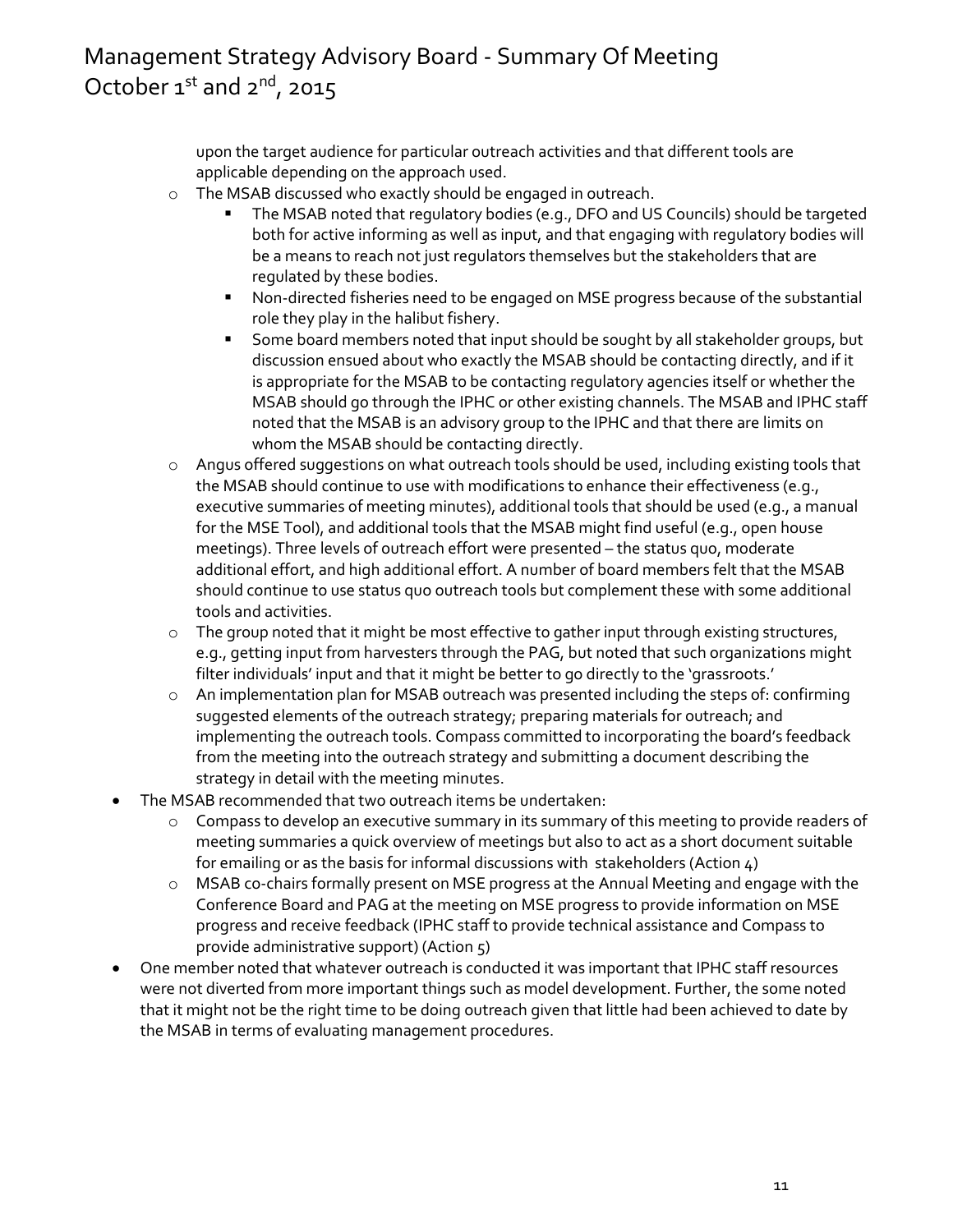#### **Next Steps**

- In response to discussions about the need for the MSAB to have a terms of reference (ToR) document that explains what the MSE and MSAB are and how they function, Keizer and Culver volunteered to revise the existing ToR document to better describe roles and responsibilities, objectives, organizational linkages, key terminology, decision rules, and any other important details for future reference by the MSAB or outsiders (Action 6). By the next meeting Keizer and Culver will submit the revised ToR to the MSAB for comment. Keizer noted that the document will make clear that the MSAB is an advisory board to the IPHC. Keizer and Culver also agreed to draft presentation slides (or to update those used by Leaman in his presentation on day 1 of the meeting) to help communicate how the MSAB interacts with the IPHC and IPHC advisory bodies.
- With regard to the next MSAB meeting the MSAB discussed:
	- o how early May would be the best time for the next meeting because many members are out fishing in late May;
	- o that extending MSAB meetings to a full two days would make better use of time given the considerable amount resources used to coordinate and travel to the meeting but some members feel that the meetings are already too long;
	- o how it would be helpful for all involved if meetings ended with a review of the outlook for upcoming meetings in terms of upcoming steps and milestones;
	- o how the agenda for the upcoming May meeting will be shaped by the Annual Meeting in January; and
	- $\circ$  whether the co-chairs and agenda committee act as a technical working group that would draft a work plan for the next 1-2 years
- The latter idea that the co-chairs and agenda committee sketch out a plan and a rough agenda for the next few meetings – was agreed upon by the group (Action 7). This action is to be completed prior to the next MSAB meeting.
- Leaman noted that the IPHC will work to secure additional resources for technical staff; no deadline or specific staff were identified (Action 8). This action will be undertaken through the IPHC budgetary process and may be fulfilled over several annual budget cycles.

#### **Future Facilitation Needs**

- Leaman led a closed-door discussion (without Compass present) with the MSAB to determine whether facilitators would be useful for future meetings. Topics included value for the investment, reduction of staff burden, having an external perspective, and process outputs.
- There was general satisfaction with the facilitation but the coincident changes in governance to cochairs and agenda committee were also noted as valuable assets to this meeting's function.
- The group agreed to review the minutes and outreach strategy produced by Compass and then decide on future facilitation.